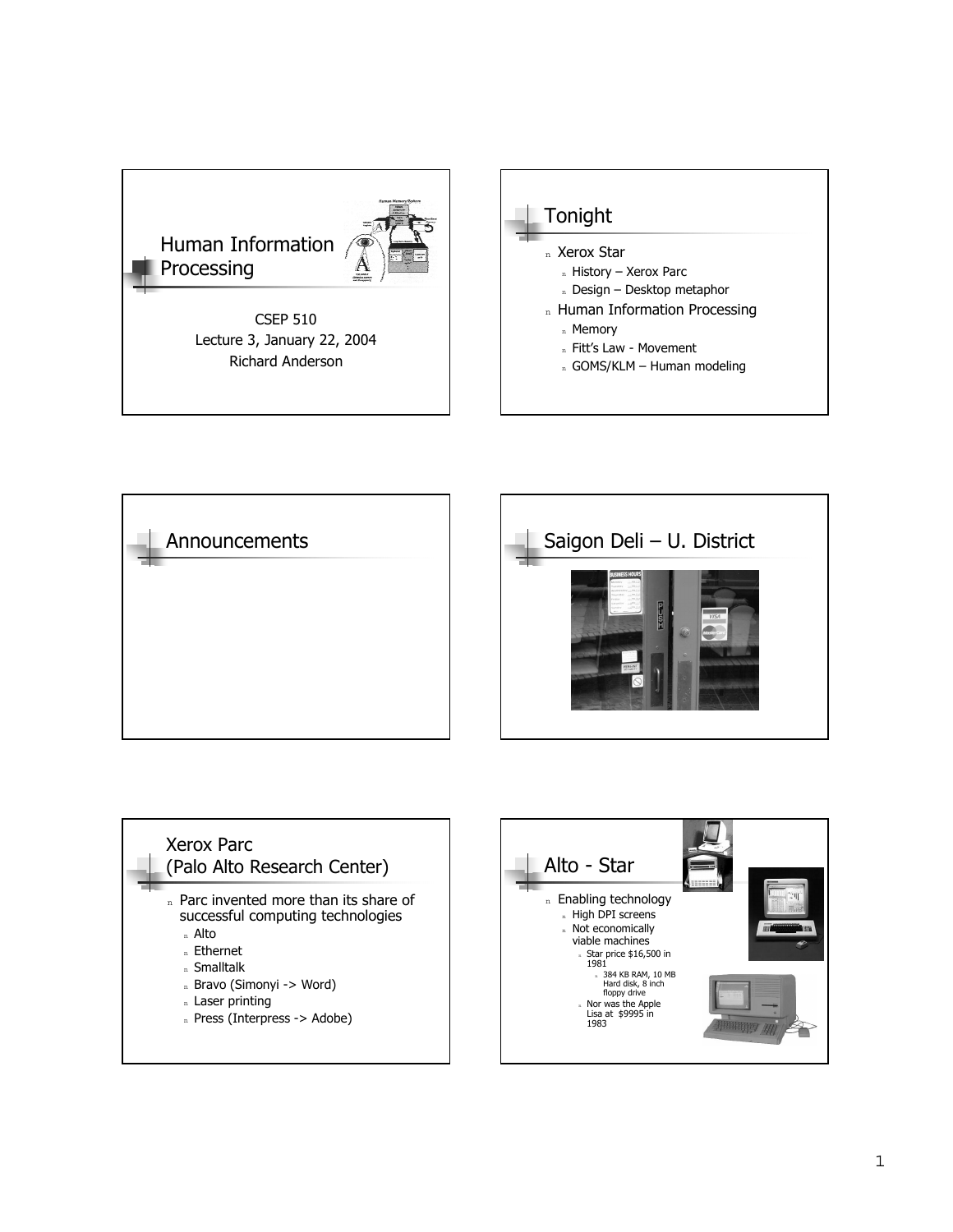#### Xerox Star

- n Single user computer
- n Document Centered Computing
- n Desktop Metaphor
- n Direct manipulation
- n Modeless

## Document centered computing

"Star, in contrast, assumes that the primary use of the system is to create and maintain documents. The document editor is thus the primary application. All other applications exist mainly to provide or manipulate information whose ultimate destination is the document."

- n Other types of computing
- n Developer Centered Computing
- n Computation Centered Computing





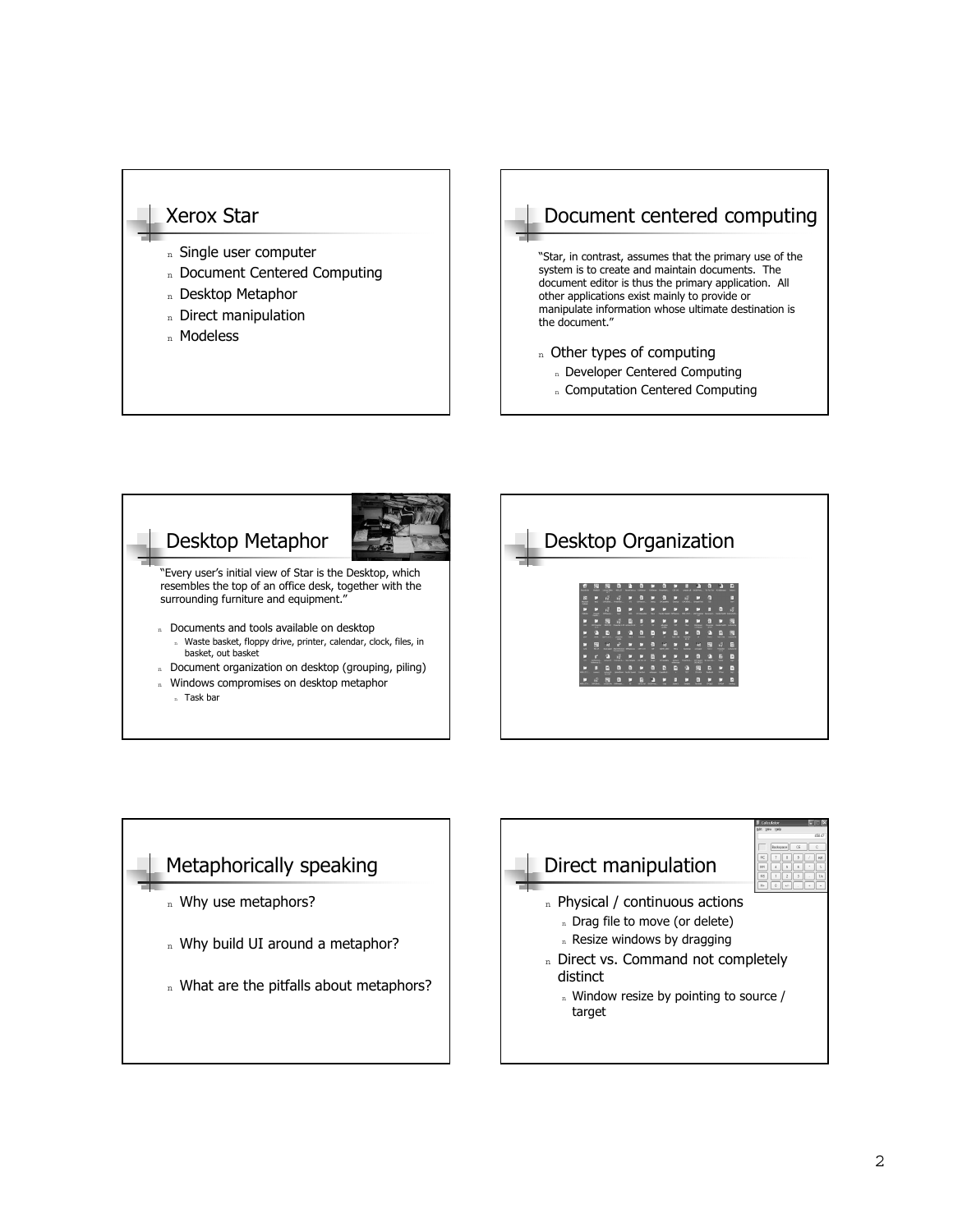### Direct manipulation

- n What primitives are available for direction manipulation?
- n When is direct manipulation superior?
- n When is command superior?
- n Is direct manipulation easier to learn?
- n Is command more powerful?
- n Is one form less risky than the other?







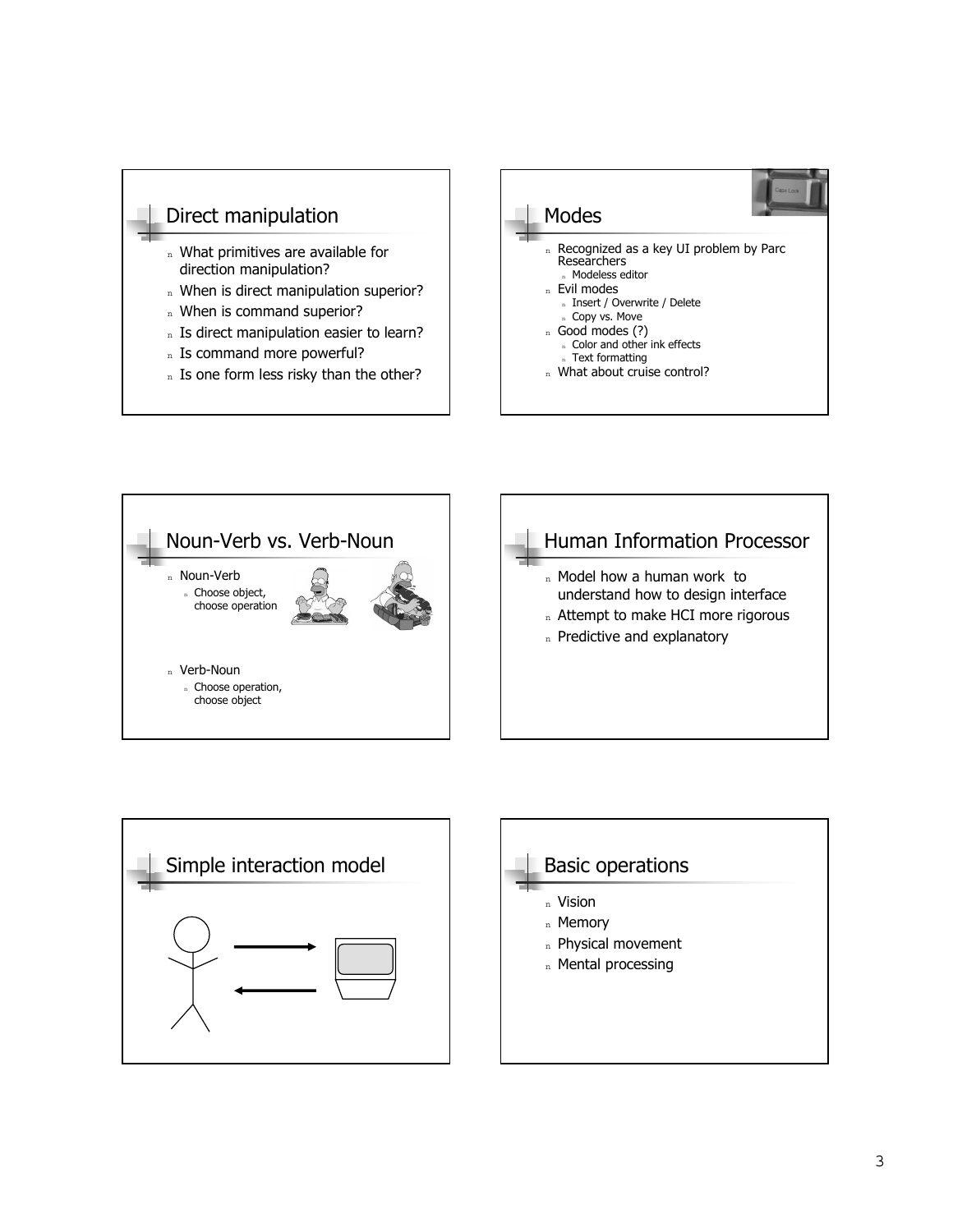







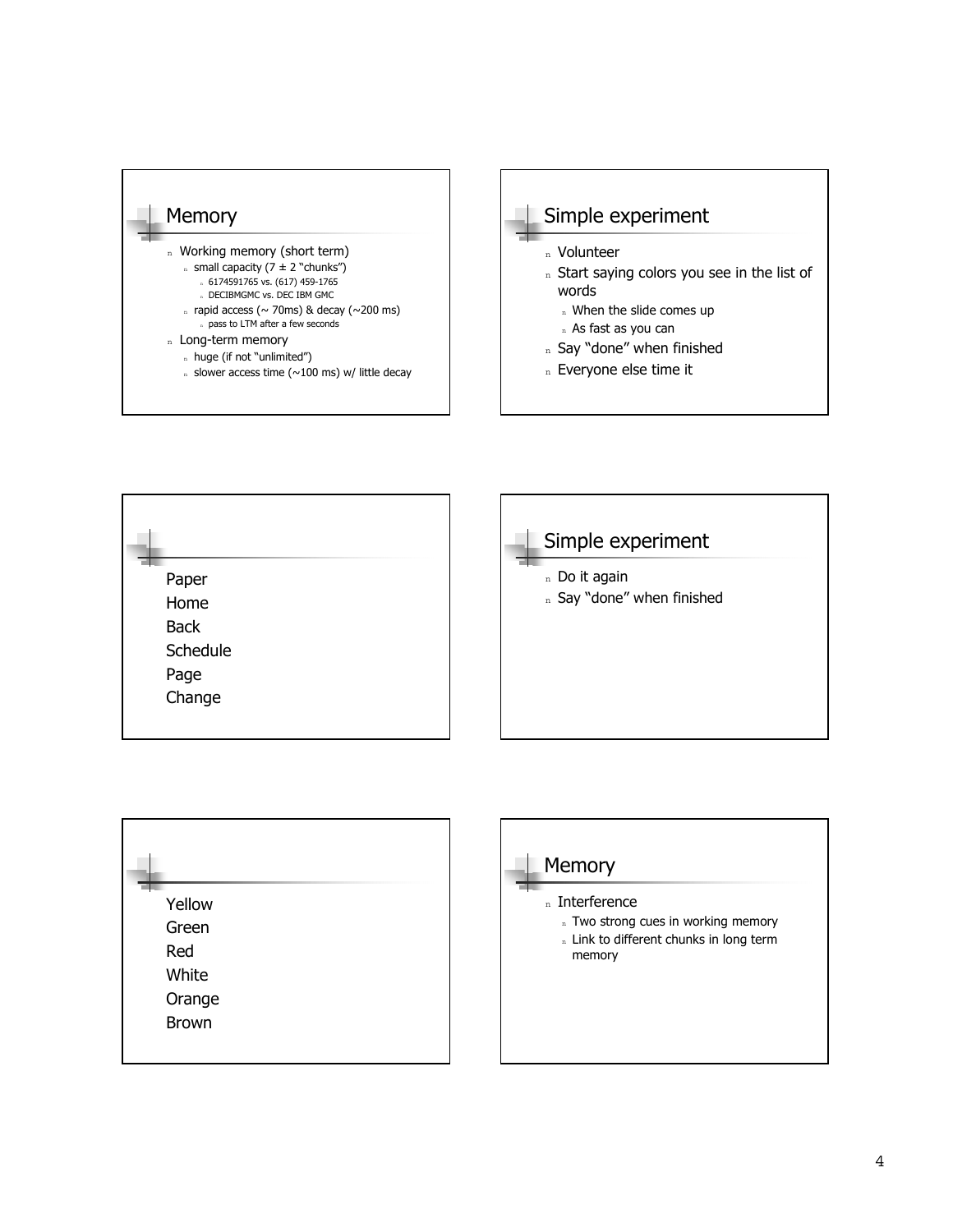### Memory and application design

- n Novice vs. expert use
	- n Difficulty for user in navigating application
	- n Ability for expert users to thrive on obscure systems
- n Control navigation techniques
	- n Grouping, Icons, Conventions, Shortcuts
- n Limit short term memory usage







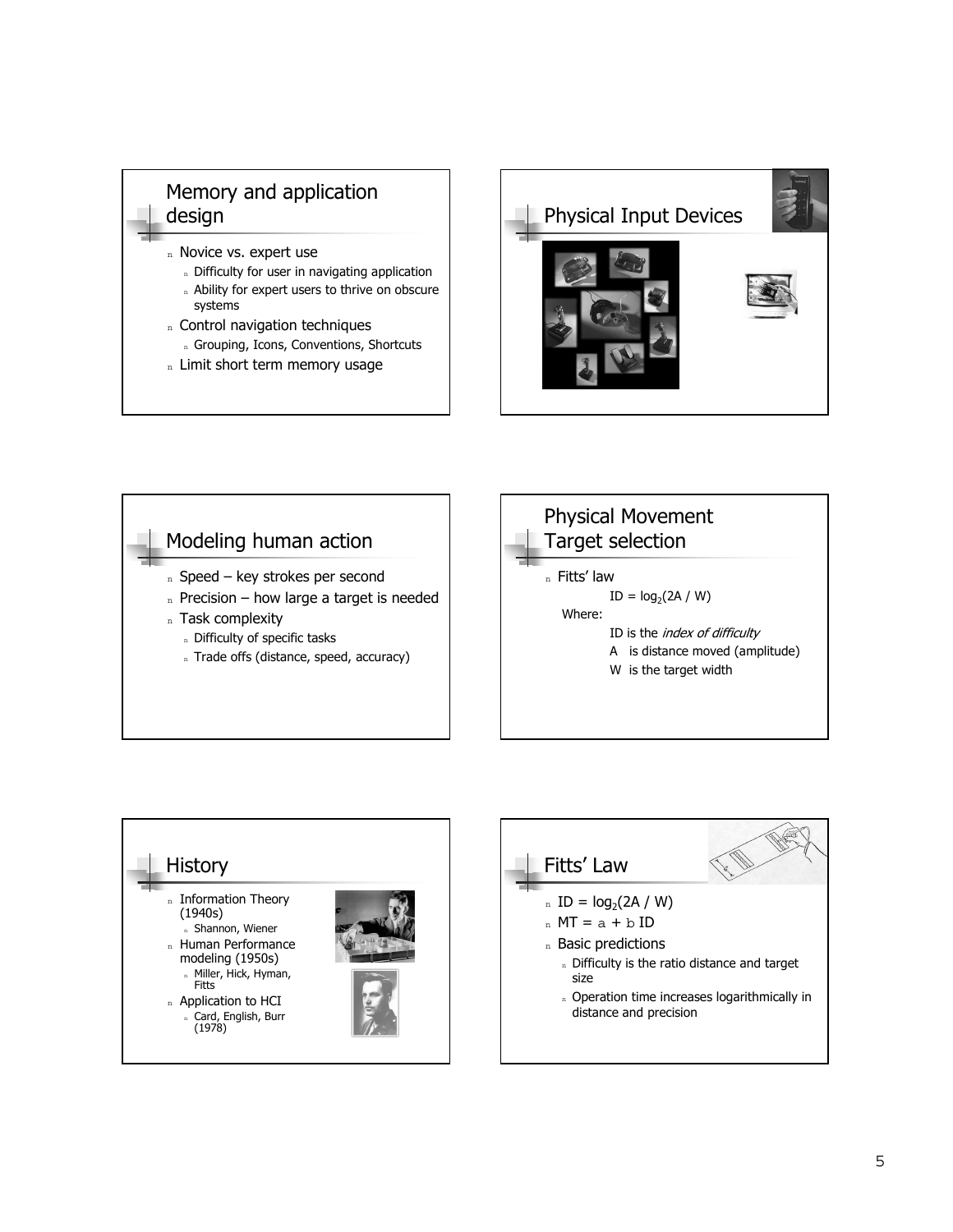







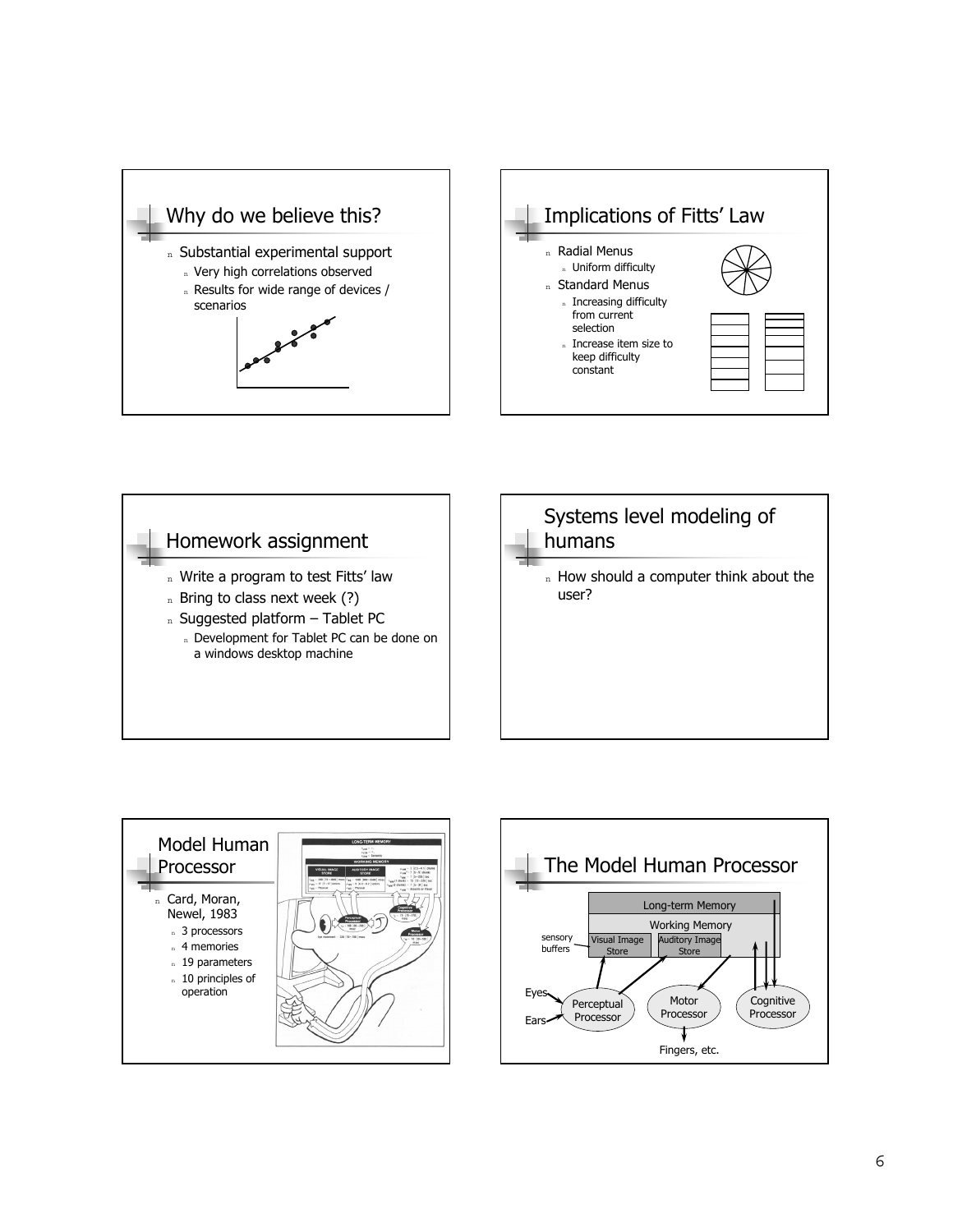





## Editing tasks

- n T1. Replace one 5-letter word with another
- $n$  T2. Add a 5<sup>th</sup> character to a 4-letter word
- n T3. Delete a line, all on one line
- n T4. Move a 50-character sentence, spread over two lines, to the end of its paragraph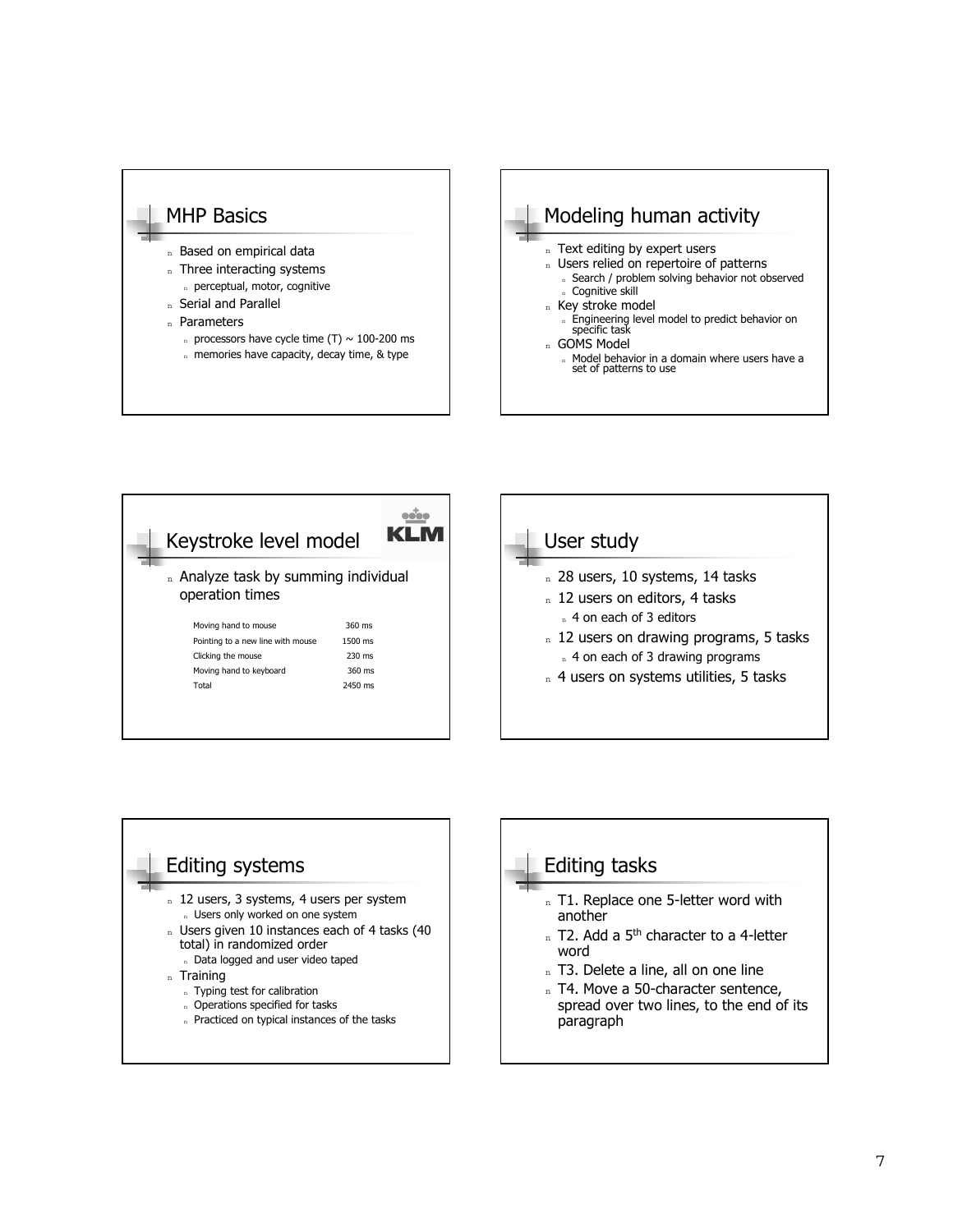### Methodology / Results

- n Unsuccessful tasks discarded (31 %)
- n Compute / derive operation times
- n Predicted execution times within about 20%







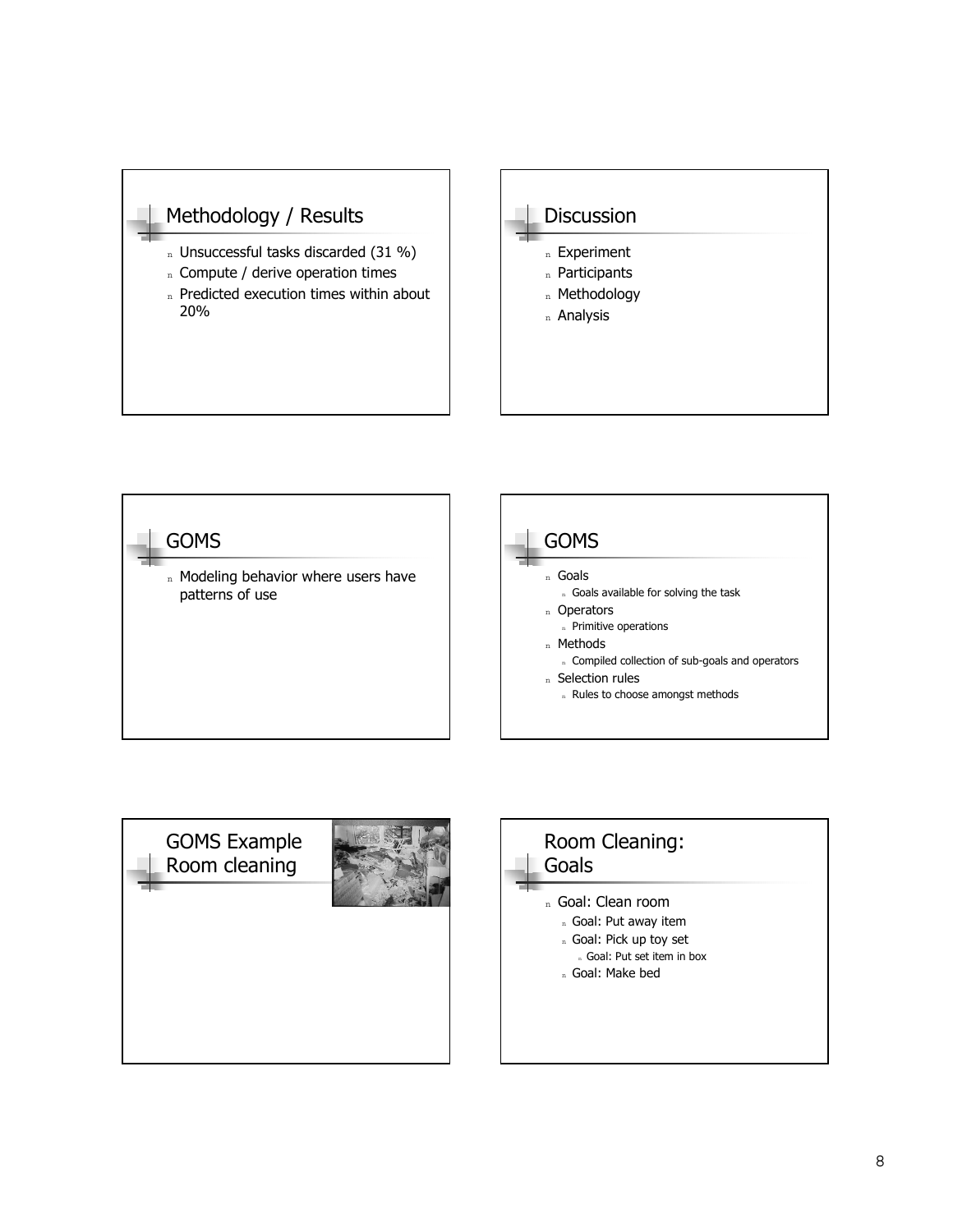





- <sup>n</sup> Does not address mental workload
- n Ignores user fatigue
- n Does not account
- for individual differences n Does not consider
- broader issues of application